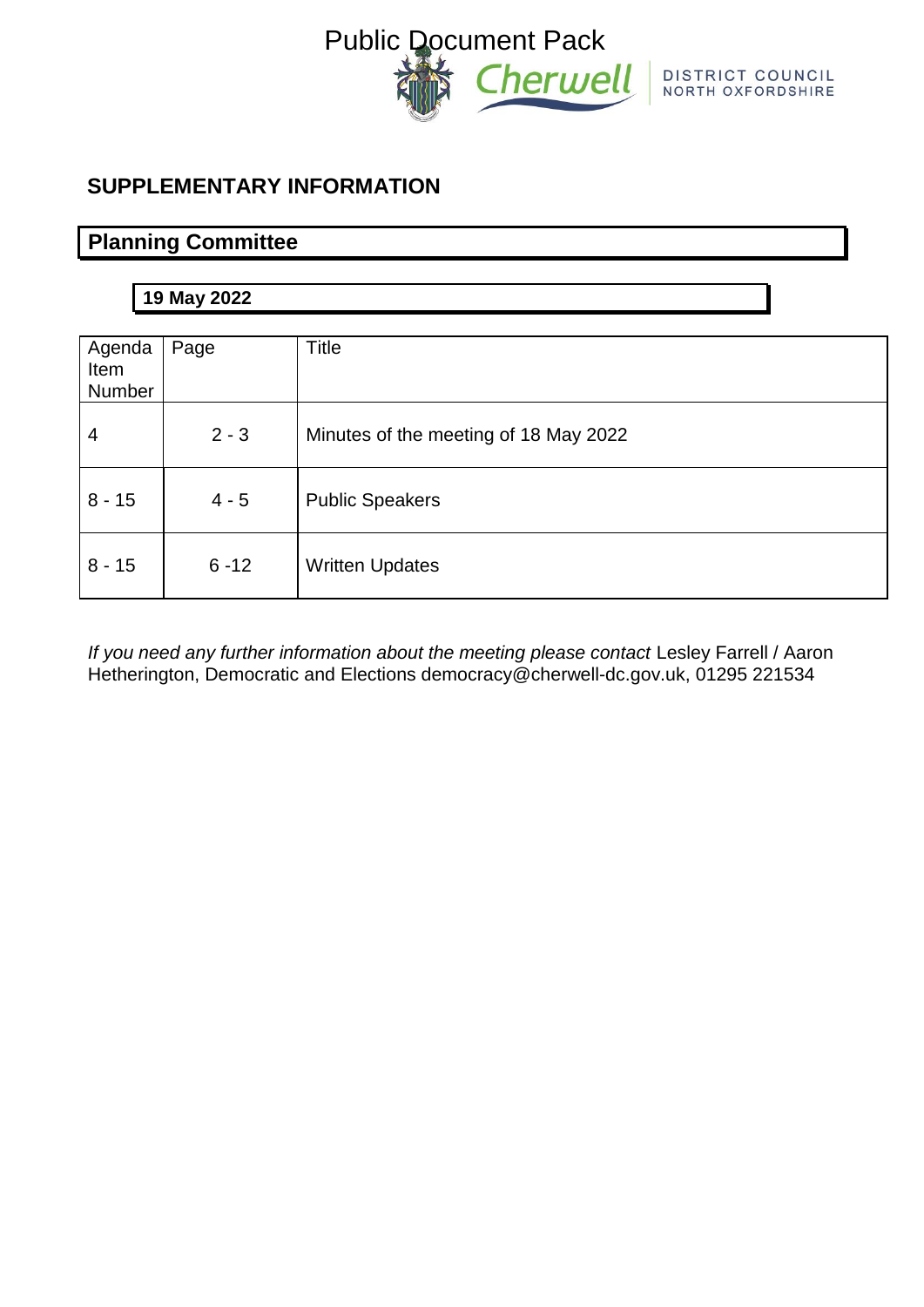# **Cherwell District Council**

# **Planning Committee**

Minutes of a meeting of the Planning Committee held at Bodicote House, Bodicote, Banbury, Oxon OX15 4AA, on 18 May 2022 at 7.58 pm

Present:

Councillor George Reynolds (Chairman) Councillor Maurice Billington (Vice-Chairman) Councillor Andrew Beere Councillor Rebecca Biegel Councillor John Broad Councillor Hugo Brown Councillor Jean Conway Councillor Ian Corkin Councillor Ian Harwood Councillor Simon Holland Councillor Fiona Mawson Councillor Richard Mould Councillor Lynn Pratt Councillor Les Sibley Councillor Dorothy Walker Councillor Amanda Watkins Councillor Barry Wood Agenda Item 17<br>
Cherwell District Council<br>
Planning Committee<br>
Minutes of a meeting of the Planning Committee<br>
Minutes of a meeting of the Planning Committee<br>
Present:<br>
Councillor George Reynolds (Chairman)<br>
Councillor And

Apologies for absence:

Councillor Sean Woodcock

# 1 **Appointment of Chairman for the municipal year 2022/2023**

### **Resolved**

(1) That Councillor George Reynolds be appointed Chairman of the Planning Committee for the municipal year 2022/2023.

# 2 **Appointment of Vice-Chairman for the municipal year 2022/2023**

### **Resolved**

(2) That Councillor Maurice Billington be appointed Vice-Chairman of the Planning Committee for the municipal year 2022/2023.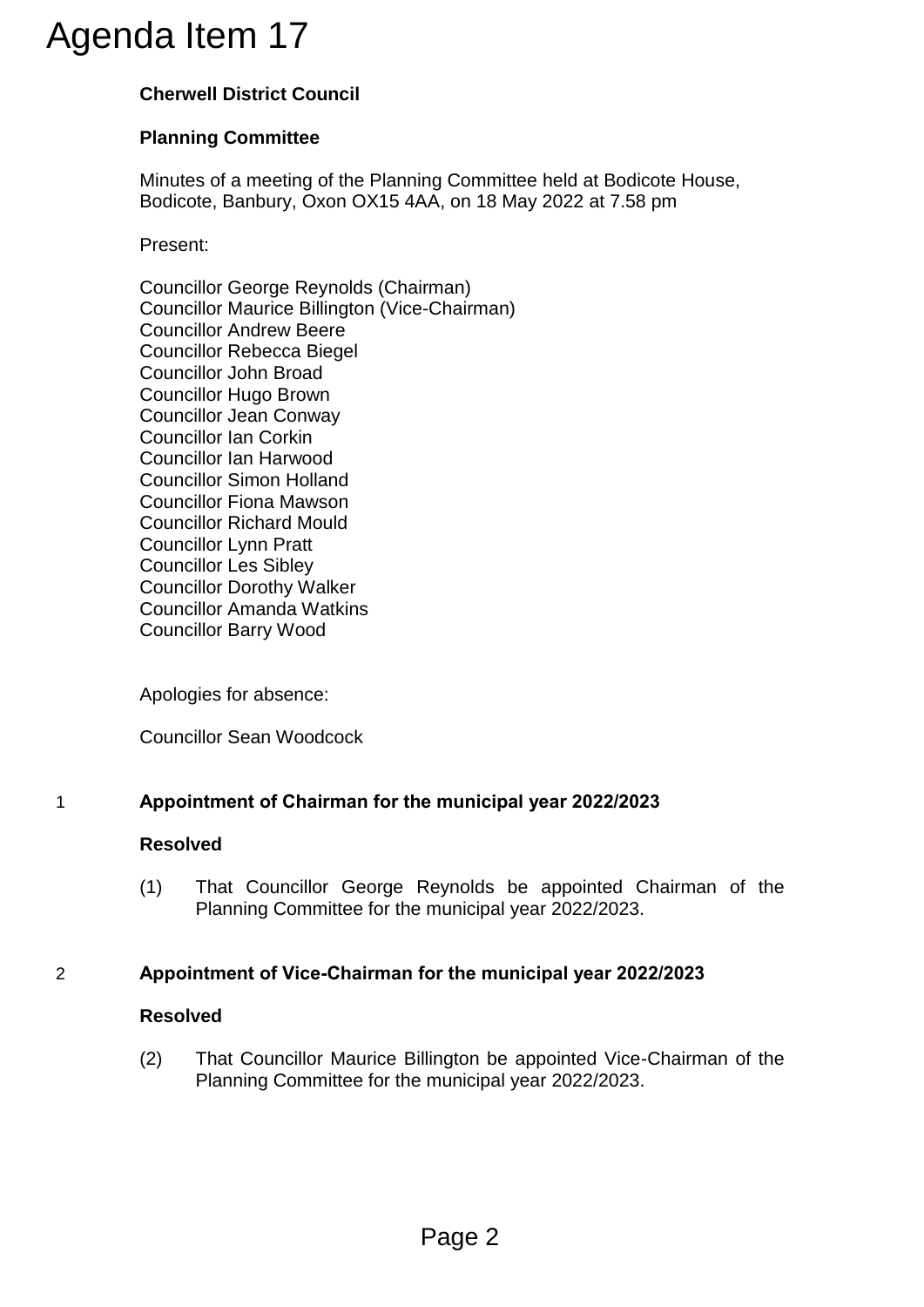The meeting ended at 7.59 pm

Chairman:

Date: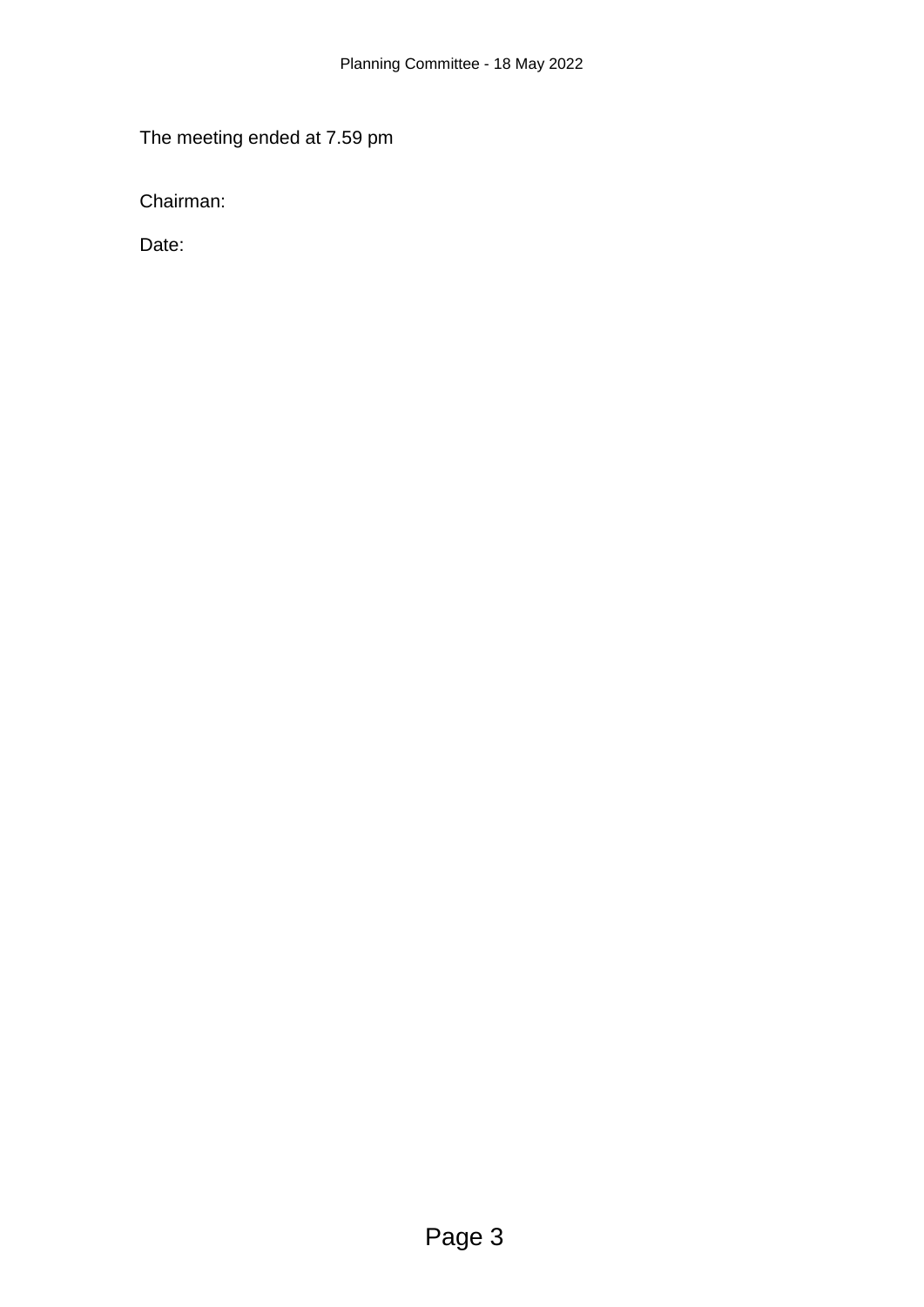# Planning Committee 19 May 2022 – Public Speakers

|        | Agenda<br>Item | <b>Application</b><br><b>Number</b> | <b>Application Address</b>                                                                          | <b>Ward Member</b>                      | Speaker - Objector                                                    | <b>Speaker - Support</b>                       |
|--------|----------------|-------------------------------------|-----------------------------------------------------------------------------------------------------|-----------------------------------------|-----------------------------------------------------------------------|------------------------------------------------|
|        | 8              | 21/00922/OUT                        | Land West Of<br>Foxden Way<br><b>Great Bourton</b><br><b>OX17 1QY</b>                               | Cllr Phil Chapman-<br>local ward member | Sue Upton & Tim<br><b>Brooks</b><br><b>Bourtons Parish</b><br>Council | <b>Russell Crow - Fernhill Estates</b>         |
| Page 4 |                | 21/02286/F                          | Land North West of<br><b>Launton Road Roundabout</b><br>Adjoining Skimmingdish<br>Lane, Caversfield | <b>NO PUBLIC SPEAKING</b>               |                                                                       |                                                |
|        | 10             | 21/03639/F                          | Os Parcels 6741 and 5426,<br>West Cricket Field North,<br>Wykham Lane, Bodicote                     | None                                    | Tom Hockaday - local<br>resident                                      | Sam Silcocks - Agent                           |
|        | 11             | 21/03913/F                          | Unit 5B, Oxford<br><b>Technology Park, Langford</b><br>Lane, Kidlington                             | None                                    | None                                                                  | Angus Bates - Oxford<br><b>Technology Park</b> |
|        | 12             | 21/04202/F                          | Former Buzz Bingo, Bolton<br>Road, Banbury, OX16 UL                                                 | None                                    | <b>None</b>                                                           | <b>None</b>                                    |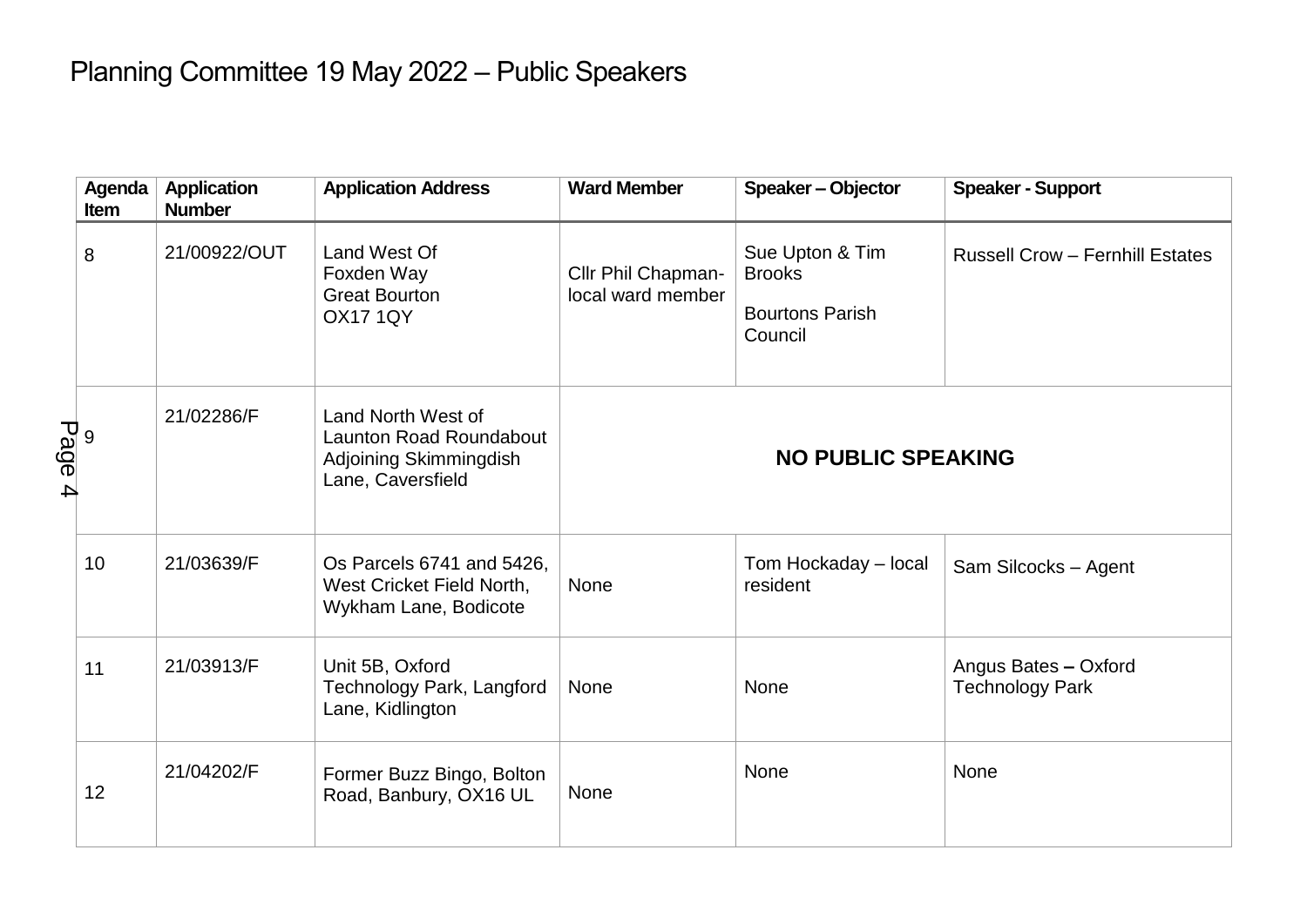| 13 | 21/04216/F   | HM Prison Bullingdon,<br>Patrick Haugh Road, Upper<br>Arncott, Bicester, OX25<br>1PZ | None | None                              | Chris Hays - Agent                 |
|----|--------------|--------------------------------------------------------------------------------------|------|-----------------------------------|------------------------------------|
| 14 | 22/00539/F   | 94 The Moors, Kidlington,<br>Oxfordshire, OX5 2AG                                    | None | Stephen Clark - local<br>resident | Nik Lyzba - Henaud<br>Developments |
| 15 | 22/00601/CDC | 2, 4 and 6 Priory Mews,<br>Old Place Yard, Bicester,<br>OX26 6AU                     | None | <b>None</b>                       | <b>None</b>                        |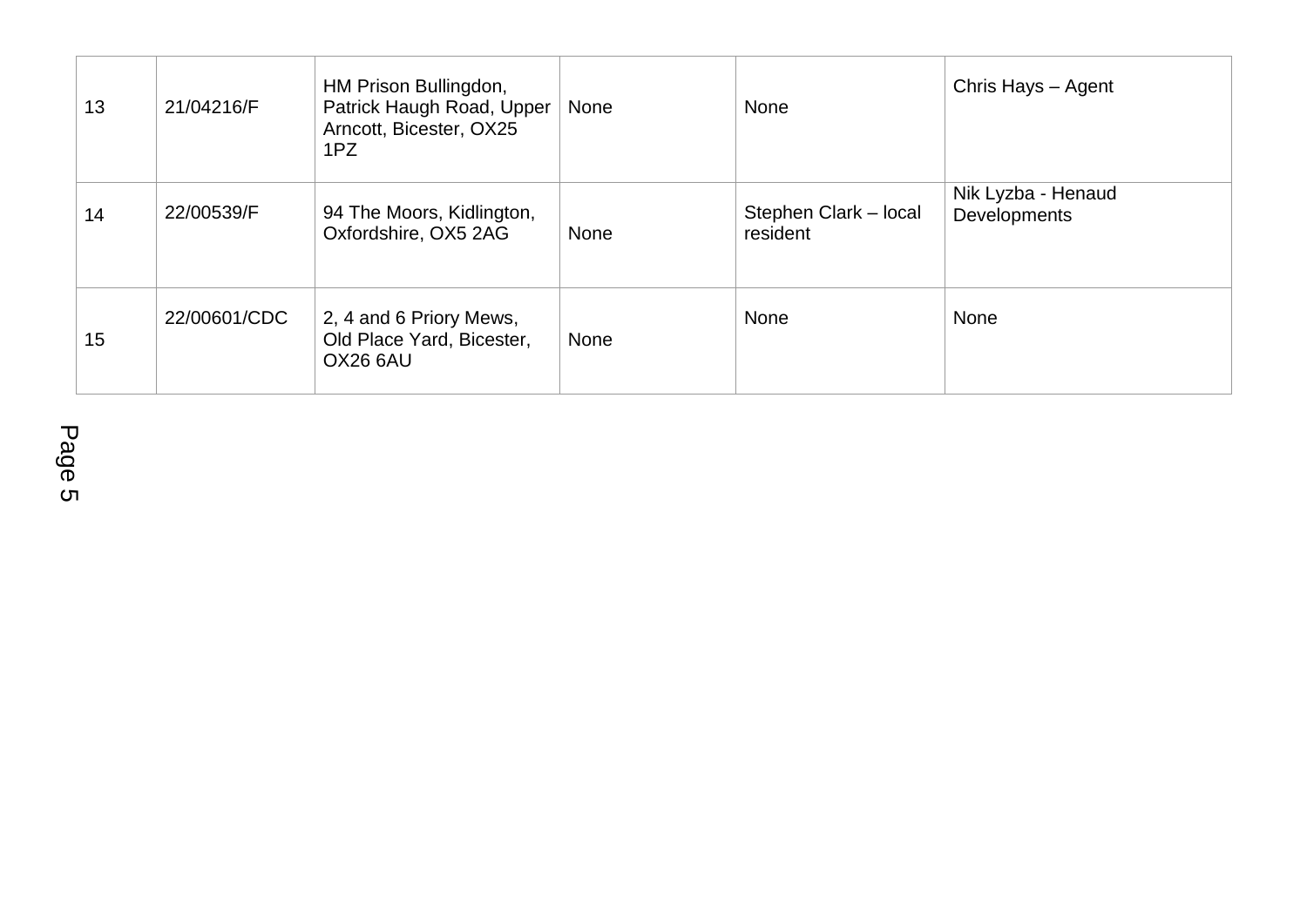#### **CHERWELL DISTRICT COUNCIL PLANNING COMMITTEE**

**19 May 2022**

#### **WRITTEN UPDATES**

#### **Agenda Item 8**

**21/00922/OUT Land West of Foxton Way, Great Bourton, OX17 1QY**

**Additional representations received** None

**Officer comments** None

**Recommendation** As per the published agenda report with the addition of the condition set out above.

#### **Agenda Item 9**

**21/02286/F**

**Land Northwest of Launton Road Roundabout, Adjoining Skimmingdish Lane, Caversfield, Bicester**

#### **Additional representations received**

#### Environment Agency – Objection

The Environment Agency has provided a detailed technical response on the latest amended drawings/documents.

*'The letter and submitted drawings reference above do not satisfactorily address our concerns. We therefore maintain our objection to this application. The letter states that the consideration of future flood risk based on the most current climate change allowances has now been undertaken. Based on an expected lifespan of the development being less than 25 years, a reduced climate change allowance from 35% to 4% has been considered.*

*The applicant has now carried out their own modelling work to determine the expected*  flood level for this epoch. We will need to carry out a detailed review of the fluvial *modelling in order to verify the results being relied upon to assess the risk of flooding and to design the flood mitigation scheme. Details of how to share the modelling with us has been provided separately.* 

*The flood compensation being provided through tanked storage has now been reduced to less than 30m3. This will be acceptable providing we are able to accept the modelling that is being used.* 

*However, in our previous response, we requested additional details in relation to the proposed flood compensation area being proposed through alterations of ground levels.* 

*The detail provided in drawing number 220029/FV100 (version P4, dated 23 December 2021) identifies some ground level changes but does not show floodplain compensation storage areas. A site plan that shows the proposed changes for the whole site, not just certain points, should be provided. This is often demonstrated by*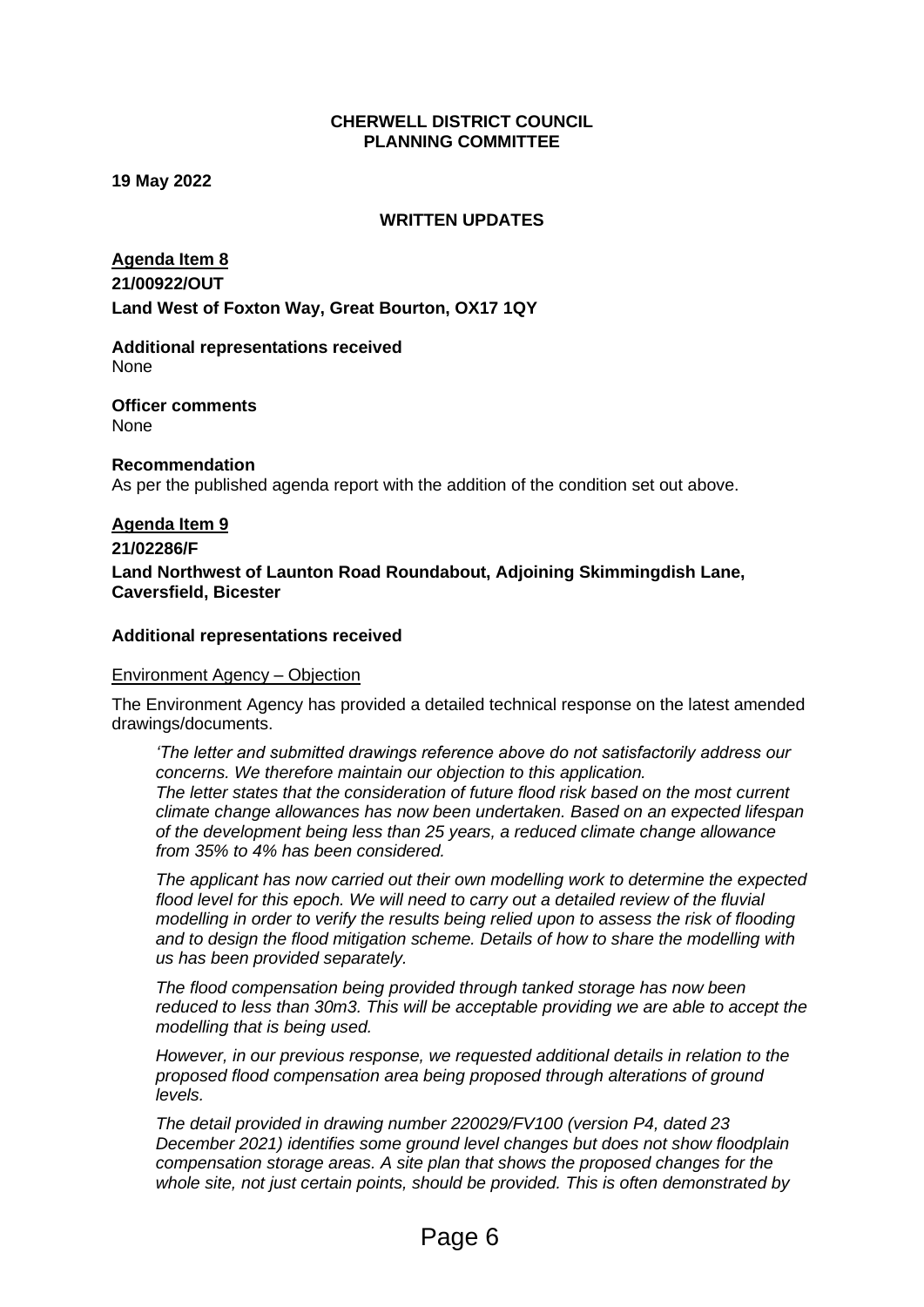*shading in areas of the site where land is being raised and lowered, as well as showing the final ground levels. This should demonstrate that the compensation scheme is hydraulically connected to the floodplain and that flows are not impeded.* 

*In addition, the submitted letter sets out that the floodplain storage compensation required for levels above 69.55m AOD has been reduced to 17.58m3 following a revision in the climate change allowance. However, it is not clear how this was calculated. Whilst there is some information in the three 'Flood Volumes Sections' drawings, it would be helpful for this to be summarised within the FRA. The tables provided in the submitted letter seem to only show the change in flood volume once compensation (through ground level changes) has been provided. For clarity, a table should be included that clearly shows for each 0.1m slice the total: volume of flood storage lost, the volume of flood storage gained, and the volume difference (this appears to have been provided in the first table within the submitted letter).* 

*Further, if the highest climate change flood level is agreed to be 69.66m AOD as stated in the submitted letter from RSK (dated 24 December 2021), then the tables*  within the letter should be updated to include this flood level (currently the tables only *go up to 69.65mAOD).* 

*Overcoming our objection: To overcome our objection, the applicant should submit a revised FRA which addresses the points highlighted above. If this cannot be achieved, we are likely to maintain our objection.* 

*Please re-consult us on any revised FRA submitted and we'll respond within 21 days of receiving it.* 

*Level for Level Floodplain Compensation Storage (Preferable): Level for level compensation is the matching of volumes lost from the floodplain due to increases in built footprint or raised ground levels, with new floodplain volume by reducing ground levels elsewhere. Analysis should be presented in the FRA as a table showing the volumes lost to the development in approximately 100mm increments of level and the volumes gained by the mitigation proposed in the same level increments. It should be demonstrated that there is no loss of floodplain volume in any increment of level, and preferably a net gain (see attached diagram).*

*Please note for this to be achievable, it requires land on the edge of the floodplain and above the 1% AEP, including an appropriate allowance for climate change, flood extent.* 

*The FRA should consider whether level for level compensation is possible and if not explain why and detail how any associated risks from the chosen form of mitigation can be minimised.* 

*Undercroft (To be used only when level for level floodplain compensation storage has been demonstrated not to be possible): If the applicant proposes voids under the building to mitigate the loss of floodplain storage, the design of the voids should adhere to the following guidance: If voids under the dwelling are proposed, they should extent from the ground level, with the underside of the void (soffit) at or above the 1% annual probability (1 in 100 year) flood level with a 35% allowance for climate change. There should be a 1 metre wide void opening in every 5 metre length of wall on all sides of the building. Void openings should extend vertically from existing ground level to at least the 1% annual probability (1 in 100 year) flood level with a 35% allowance*  for climate change. The void should be open and maintained as such in perpetuity. If *the void openings are a security risk, then vertical steel bars placed at 100mm centres can be installed. Louvres or slats, as an alternative to bars, are not permitted over the openings due to the increased risk of debris blockage.*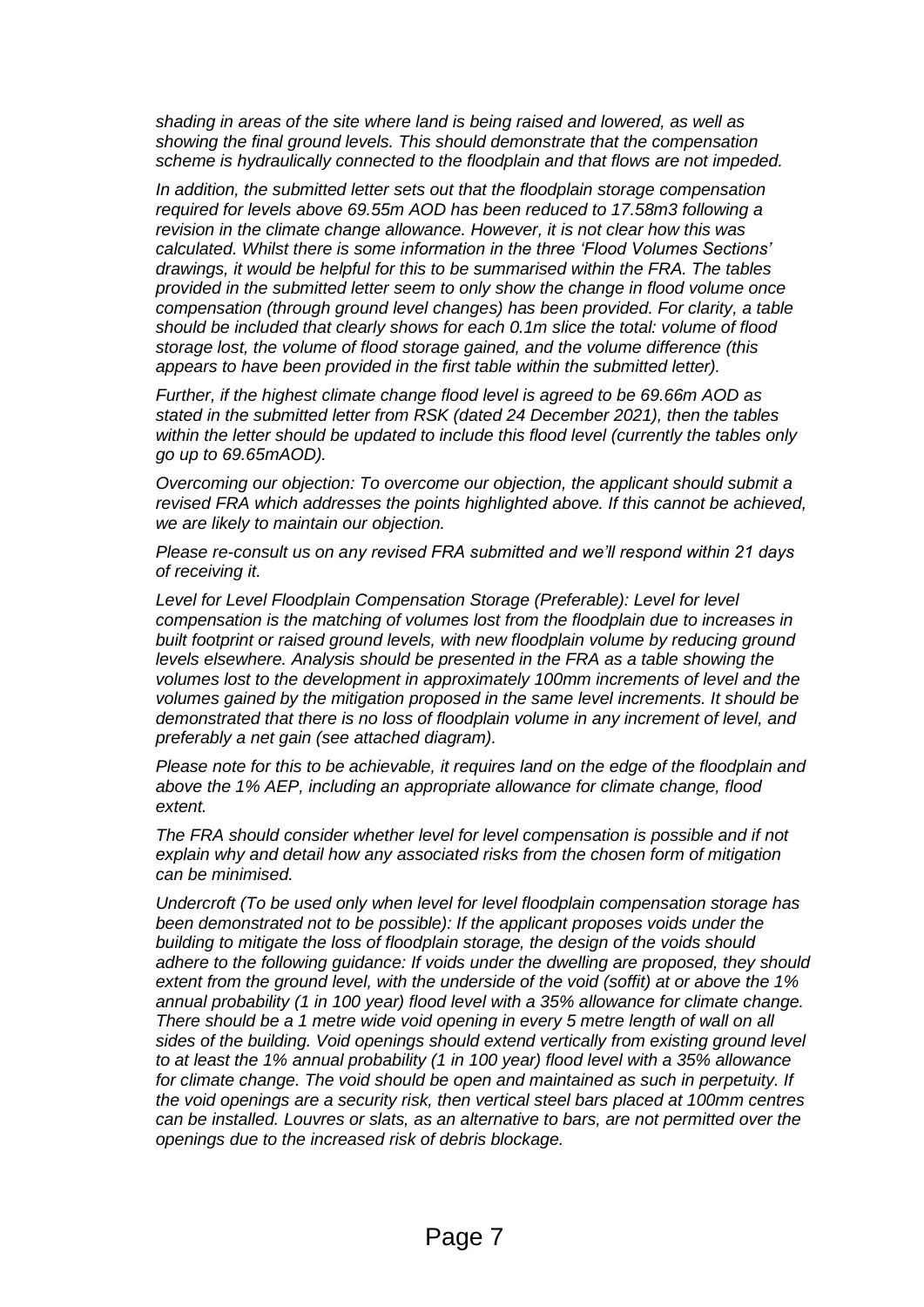#### **Officer response**

The applicant has advised that they are working to provide further information/amendments in response to the latest comments received from the Environment Agency and are confident they can overcome the objections. Therefore, the recommendation remains to delegate to officers to resolve.

#### OCC Highways and Bicester Bike Users Group (BBUG)

Recent further correspondence has taken place regarding cycle access to the proposed Drive-thru facility and whether it would be appropriate to require either shared-use or segregated cycle access to the site from Skimmingdish Lane/Launton Road.

BBUG has been seeking support from OCC Highways for a requirement from the local highway authority that a segregated cycle access be provided to the proposed development. Despite repeated requests from BBUG that OCC should insist upon segregated access, OCC have concluded that it would be unreasonable for the Highway Authority to insist upon segregated access in this instance. They have concluded that:

"*In our view segregated facilities would involve unjustified extra cost for limited benefit and for a development that will generate little cyclist traffic so increasing provision to segregated facilities would not be 'fairly and reasonably related in scale and kind' or 'fairly and reasonably related to the proposals'.*

*Rather than the courts, the consideration for the Councils in making a decision/ recommendation is that the applicant has a right of appeal for the overall decision and any conditions/obligations applied/requested. We need to have a level of confidence that our recommendation could be defended in that circumstance, which we do not have in relation to the need for segregated cycle facilities.*

*In terms of the NPPF paragraphs 110 to 113 should be read together and as a whole. In that context providing for sustainable travel modes is an important part of the transport considerations and OCC will and do object if we believe the requirements of 110, 112 and related Local Plan policies are not being met.*"

In response, BBUG have reluctantly accepted the conclusions reached by OCC in respect to this proposed development and have thus written:

"*Thank you for taking the time to respond and for the clarification regarding OCC's interpretation of the NPPF. Subject to one outstanding practical issue, I don't propose to correspond further on this particular application given you have already responded to the planning authority (though the underlying issue will arise again on future applications).*

*In relation to the practical issue, could you please ensure that when the street lights are moved to accommodate the proposed shared path, that they are moved sufficiently far back so that there is space to install segregated paths in the future without requiring the street lights to be moved again?*

*In relation to future applications, we feel that the ultra-cautious zero-risk approach that OCC highways are taking in relation to asking for safe and inviting walking and cycling infrastructure provision is a real false economy. OCC highways is repeatedly missing out on opportunities for developers to make realistic contributions. Given the cost, delay, risk, limited benefit, and difficulties of challenging what a highways authority considers reasonable provision, it seems highly unlikely a developer would ever go to court to save the modest cost of installing a segregated rather than shared path and crossing. I would hope that we could begin to foster a more proactive culture within*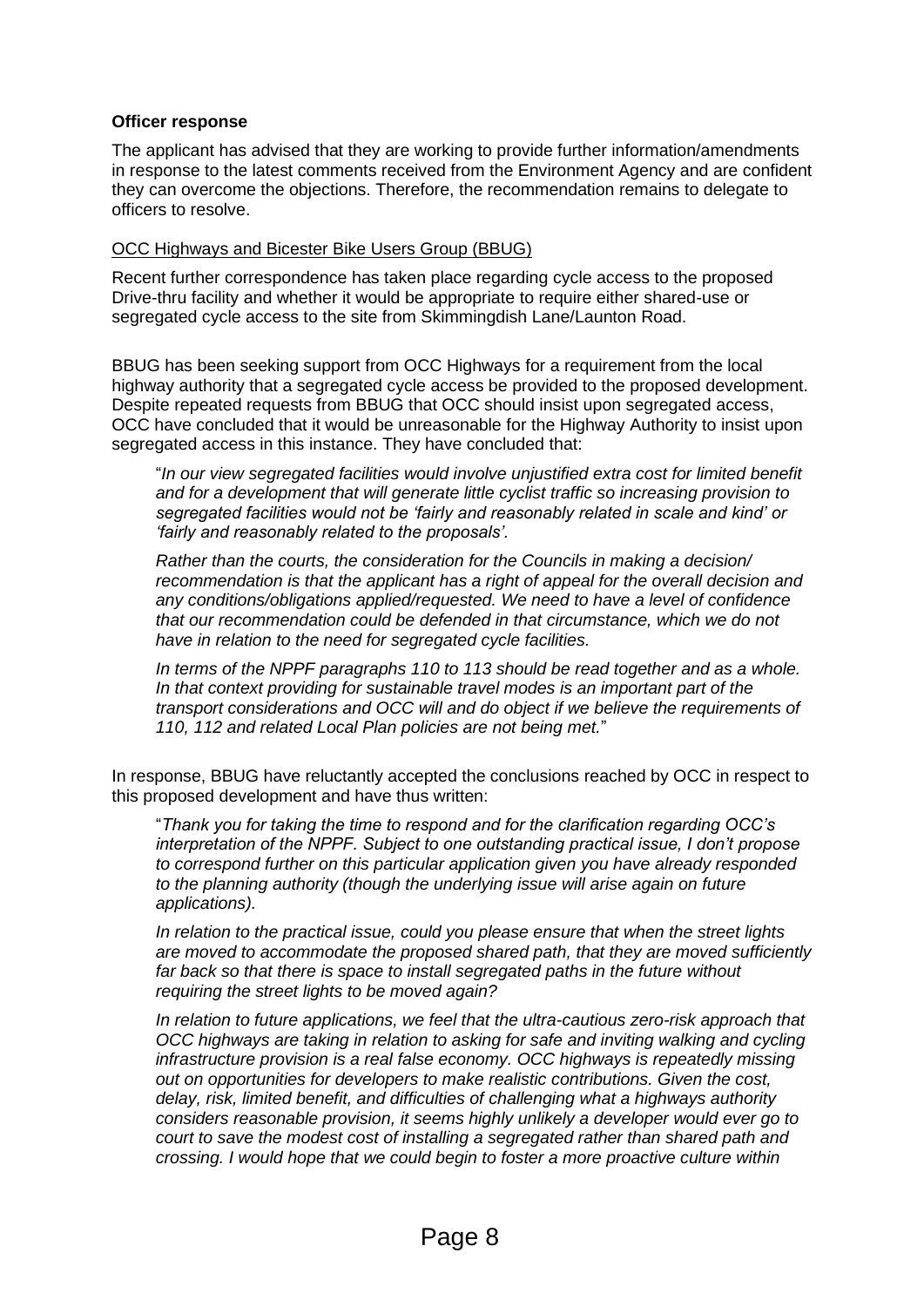*development control. You know we will always back you and your officers to the hilt where you ask for reasonable provision.*

*I look forward to continuing this conversation constructively on future applications, and thank you for engaging with us, despite our differences of opinion*."

#### **Officer response**

The Highway Authority guidance is that the improved shared cycle/pedestrian access to the site proposed by the applicant would be sufficient in this instance, and OCC would therefore support conditional approval. BBUG has now accepted (reluctantly) that guidance and from a planning balance perspective, the improvements proposed appear '*fairly and reasonably related in scale and kind'* to the proposals, as stipulated in the NPPF.

#### **Other Matters:**

#### Requirement to enter into a Section 278 (highways) agreement

Oxfordshire County Council's Solicitor has advised that recommendation (iv) is not required. Recommendation (iii) will secure the highways works needed prior to the grant of planning permission via a Section 106 agreement. A Section 278 agreement is not required until commencement of the development and therefore does not need to be agreed prior to the granting of planning permission.

On the basis of the above legal advice, it is recommended that point (iv) is deleted.

#### Conditions:

A duplication has been identified with Condition 5 and Condition 12 relating to the same matter – requirement for a landscape and ecology management plan (LEMP). For clarity, it is proposed that Condition 5 is amended to require 'pre-commencement' agreement of the details. This is required to ensure the LEMP considers the construction phase and postoccupation phases of the proposed development.

Condition 12 is to be deleted and planning note 1 updated to make reference to the correct condition number.

#### **Recommendation**

As per the published agenda report with:

- The deletion of recommendation (iv)
- amendments to the following conditions and planning notes:

#### Condition 5 to read:

*Prior to commencement of the development hereby approved, a Landscape and Ecology Management Plan (LEMP) shall be submitted to and approved in writing by the Local Planning Authority. The LEMP shall include a schedule of landscape maintenance for a minimum period of 10 years starting from first occupation or completion of the development (whichever is sooner). Thereafter, the LEMP shall be carried out in accordance with the approved details.*

*Reason – To protect habitats of importance to biodiversity conservation from any loss or damage and to ensure that the agreed landscaping scheme is maintained over a reasonable period that will permit its establishment in the interests of visual amenity, in accordance with Policies ESD10 and ESD15 of the Cherwell Local Plan 2011 – 2031 Part 1, Saved Policy C28 of the Cherwell Local Plan 1996 and Government guidance contained within the National Planning Policy Framework. This information is required prior to commencement of the development as it is fundamental to the acceptability of the scheme.*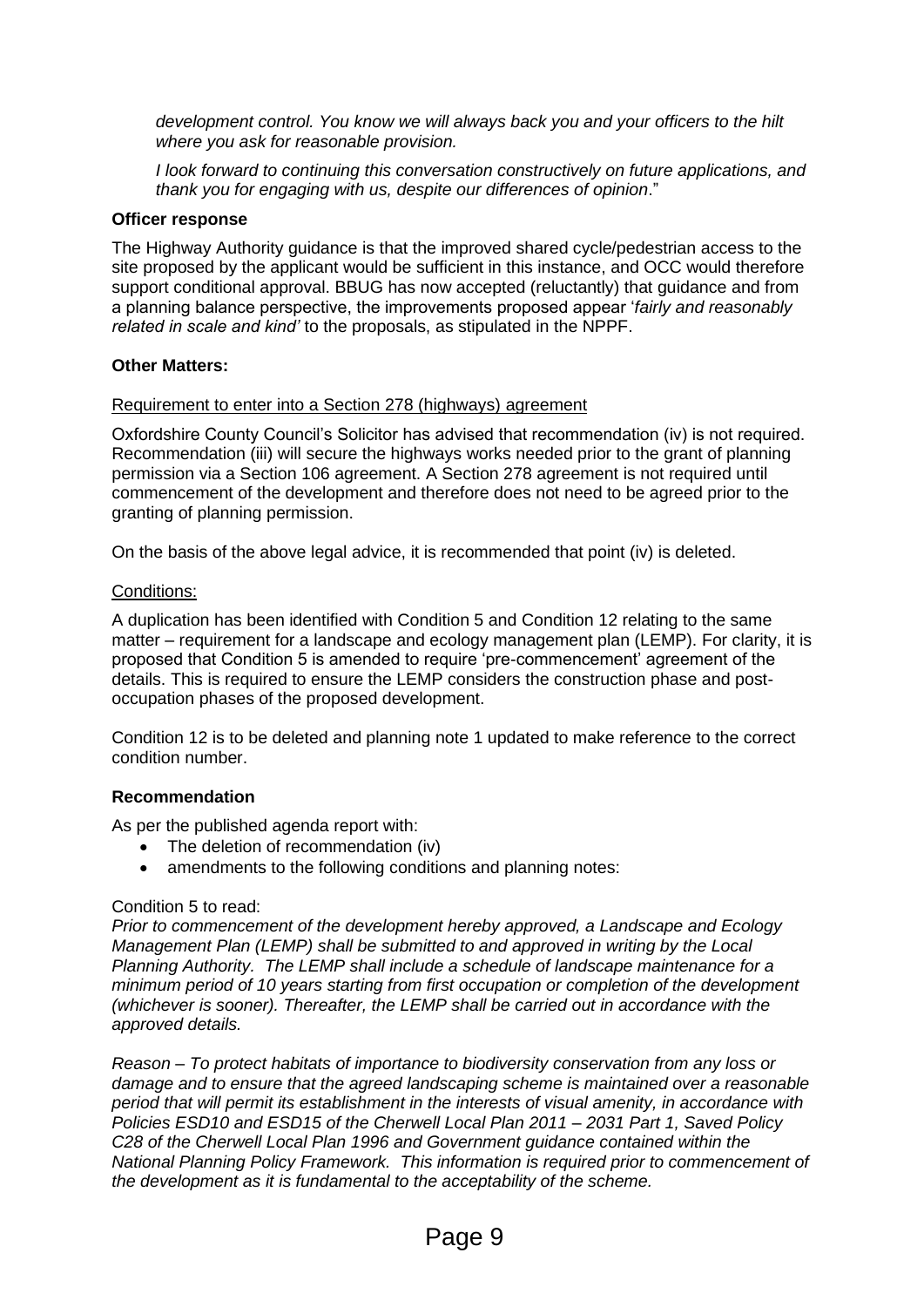Condition 12 – to be deleted

Planning Note 1 to read: *Condition 5 – In respect of condition 5 above, the LEMP will be expected to clearly demonstrate a minimum 10% net biodiversity gain for the site.*

#### **Agenda Item 10**

# **21/03639/F OS Parcels 6741 & 5426, West Cricket Field North, Wykham Lane, Bodicote**

**Additional representations received** None.

**Officer response**  N/A.

**Recommendation** As per the published agenda report

# **Agenda Item 11 21/03913/F Units 5A & 5B, Plot 4, Oxford Technology Park, Langford Lane, Kidlington**

#### **Additional representations received**

OCC – Highways – Following clarification that the requested cycleway and footway had already been constructed in connection with earlier developments on Plots 1 and 3, I can confirm the S106 contributions for the new separated on-road cycle route (cost of £160,000) plus the cost for the continuous footway (£15,000) entering the new access from Langford Lane requested in January are no longer required.

#### **Correction**

In para 3.2 of the report on page 123 reference in made to a named future occupier. This should be disregarded and the identity treated as redacted.

#### **Officer comments**

The new cycleway and footways sought by OCC had previously been requested by OCC in respect to the earlier commercial developments on Plots 1 and 3 at the Technology Park. The 160m-lengths of cycleway and footways necessary to access the Plot 4 site for Units 5A and 5B from Langford Lane have already been delivered, so it is no longer necessary to seek the requested contributions as part of this application.

#### **Recommendation**

As per the published agenda report.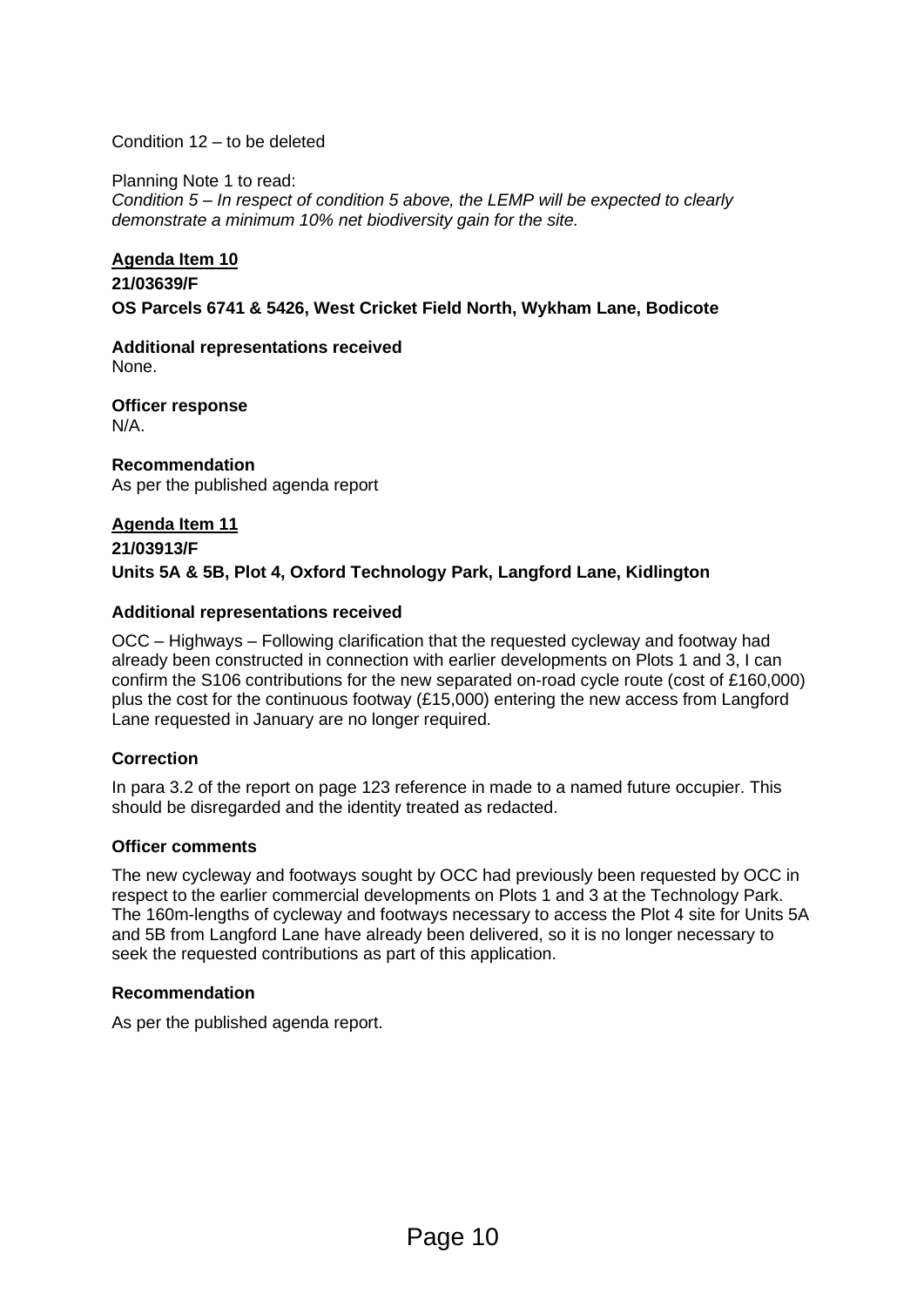# **Agenda Item 12 21/04202/F Former Buzz Bingo site, Bolton Road, Banbury, OX16 5UL**

#### **Additional representations received**

The County Highways authority wrote this morning to confirm that as a result of recent discussions with the applicant/appellant, OCC no longer wish to support a highway reason for refusal, and they are happy that their previous concerns can be addressed through an appropriate condition(s).

*"In terms of the primary reason for refusal of safe and suitable access I am not confident that this could be sufficiently evidenced and recommend that it is not taken forward. I note that a request for visibility splays at the access be provided however there is no suggestion to me that they would be insufficient and it is recognised that there would be a reduction in vehicle movements relative to the extant land use. Likewise in terms of the on-site manoeuvring the main concern is the refuse vehicle, the revised submitted drawing 536.0037.003 Rev D shows that the movement can be done in theory albeit that the vehicle is effectively touching some of the boundaries and would likely be very difficult in reality. I think this could be overcome by dropping the end of the footway (and access gate) back slightly. This would have the added*  benefit of allowing the adjacent 1.8m fence to be lowered or removed to provide *visibility of pedestrians entering the car park area. This would be one example but I am sure there are other minor amendments that could be made to accommodate it.*

*In terms of the off site works these only extend to some works to provide dropped kerb crossing points on the pedestrian desire lines and I am satisfied that the details of these could be provided under a planning condition*

*For the other matters that are flagged in the report these identify some potentially negative elements of the proposals/submission however agree that they would not materially change the assessment* 

*For the related appeal we are intending on providing a statement that covers the points that we think are in need of a planning condition and explaining the rationale/reasoning for those conditions along with an indication of what we would consider suitable to satisfy the conditions where needed"*

#### **Officer comments:**

The officer report at paragraph 9.8 makes reference to inappropriate piecemeal development that failed to include the adjacent tyre depot site, but this was not reflected in the suggested reasons for refusal. Accordingly therefore, an additional reason for refusal is now proposed.

In light of the County Council's latest highway guidance, the suggested highway reason for refusal should be deleted and a condition(s) should be added to any approval in the event that the appeal is allowed and planning permission granted.

#### **Recommendation**

As per the published agenda report except for removal of the highway reason and the following additional refusal reason:

*The application proposal which seeks permission on only part of the Policy Banbury 8 allocation, and more crucially fails to include the adjacent tyre depot fails to provide a coherent and integrated development on this part of Policy Banbury 8 site, resulting in an*